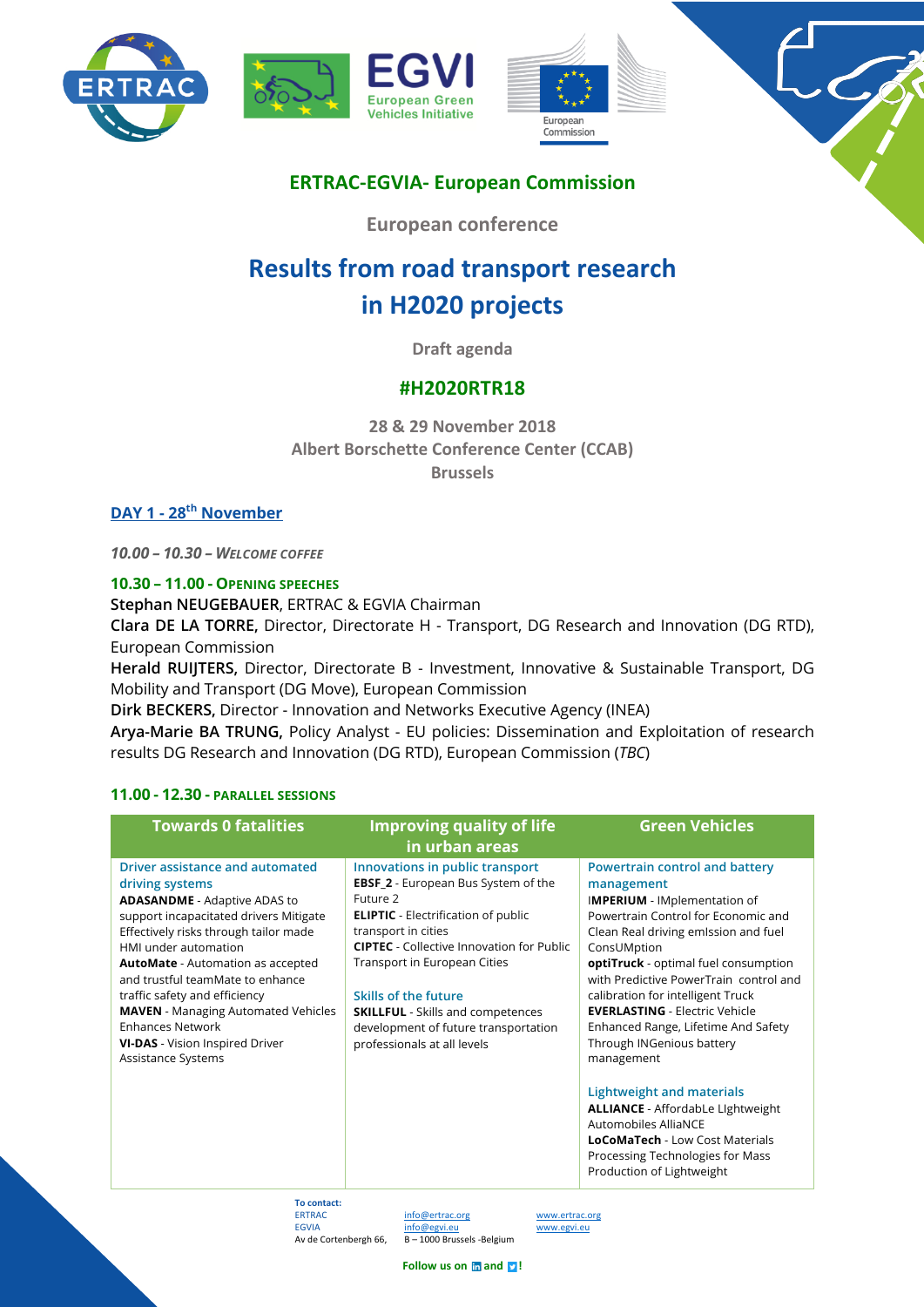







*12.30 – 14.00 – LUNCH BREAK* 

## **14.00 – 16.00 – PARALLEL SESSIONS**

## **Safety for all Road Users**

**SafetyCube** - Safety CaUsation, Benefits and Efficiency **PROSPECT -** PROactive Safety for PEdestrians and CyclisTs **InDeV -** In-Depth understanding of

accident causation for Vulnerable road users

**XCYCLE -** Advanced measures to reduce cyclists' fatalities and increase comfort in the interaction with motorised vehicles

**SENIORS -** Safety-ENhancing Innovations for Older Road userS

### **Safety aspects of road infrastructure**

**SAFER-LC -** SAFER Level Crossing by integrating and optimizing road-rail infrastructure management and design **SAFE STRIP -** Safe and green Sensor Technologies for self-explaining and forgiving Road Interactive aPplications **SAFE-10-T -** Safety of Transport Infrastructure on the TEN-T Network

## *16.00 – 16.30 – COFFEE BREAK*

**Behavourial aspects and user** 

**interACT** - Designing cooperative interaction of automated vehicles with other road users in mixed traffic

**BRAVE** - BRidging gaps for the adoption

**SimuSafe** - Simulator of behavioural

**acceptance of CAD**

safely in traffic

environments

scenarios

aspects for safer transport **MeBeSafe** - Measures for behaving

**TrustVehicle** - Improved trustworthiness and weatherindependence of conditional automated vehicles in mixed traffic

of Automated VEhicles

## **16.30 – 18.30 – PARALLEL SESSIONS**

## **Towards 0 fatalities Improving quality of life in urban areas Green Vehicles**

**Tackling urban road congestion TRACE** - Opening the cycling and walking tracking potential

**FLOW** - Furthering Less Congestion by creating Opportunities for more Walking and cycling

**CREATE** (*TBC*) - Congestion Reduction in Europe: Advancing Transport Efficiency

### **Citizens friendly transport innovation**

**Cities-4-People** - New approaches for community-driven sustainable mobility innovations at neighbourhood and urban district level

**Metamorphosis** - Transformation of neighbourhoods in a child-friendly way to increase the quality of life for all citizens.

**MUV** - Mobility Urban Values

## **Battery technologies**

**eCAIMAN** - Electrolyte, Cathode and Anode Improvements for Market-near Next-generation Lithium Ion Batteries **SPICY** - Silicon and polyanionic chemistries and architectures of Li-ion cell for high energy battery **FIVE-VB** - Five Volt Lithium Ion Batteries with Silicon Anodes produced for Next Generation Electric Vehicles

## **Energy Management in vehicles**

**XERIC** - Innovative Climate-Control System to Extend Range of Electric Vehicles and Improve Comfort **JOSPEL** - Low energy passenger comfort systems based on the joule and peltier effects.

**OSEM-EV** (*TBC*) - Optimised and Systematic Energy Management in Electric Vehicles

# **Towards 0 fatalities Improving quality of life**

# **in urban areas**

**Sustainable urban transport planning**

**EMPOWER** - EMPOWERING a reduction in use of conventionally fueled vehicles using Positive Policy Measures **Prosperity** - Prosperity through innovation and promotion of Sustainable Urban Mobility Plans **SUITS** - Supporting Urban Integrated Transport Systems: Transferable tools for authorities **SUMPs-Up** - European Programme for Accelerating the Take up of Sustainable Urban Mobility Plans **CIVITAS living laboratories DESTINATIONS -** Integrated &

innovative approaches to address sustainable mobility and green tourism in 6 touristic European islands **CIVITAS ECCENTRIC** - Innovative solutions for sustainable mobility of people in suburban city districts and emission free freight logistics in urban centres. **PORTIS** - PORT-Cities: Integrating Sustainability

## **Green Vehicles**

### **Advanced ICE & hybrid vehicles**

**REWARD** - REal World Advanced Technologies foR Diesel Engines **LOWBRASYS** - a LOW environmental impact BRAke SYStem **GasOn** - Gas-Only internal combustion engines

**HDGAS** - Heavy Duty Gas Engines integrated into Vehicles **ECOCHAMPS** - European COmpetitiveness in Commercial Hybrid and AutoMotive PowertrainS **THOMSON** - Mild Hybrid cOst effective solutions for a fast Market penetratiON **ORCA** - Optimised Real-world Cost-Competitive Modular Hybrid Architecture for Heavy Duty Vehicles **ADVICE** - ADvancing user acceptance of general purpose hybridized Vehicles by Improved Cost and Efficiency

**To contact:** Av de Cortenbergh 66.

info@ertrac.org www.ertrac.org EGVIA  $\frac{info@egvieu}{R-1000~Brucels~Belrium}$  www.egvi.eu